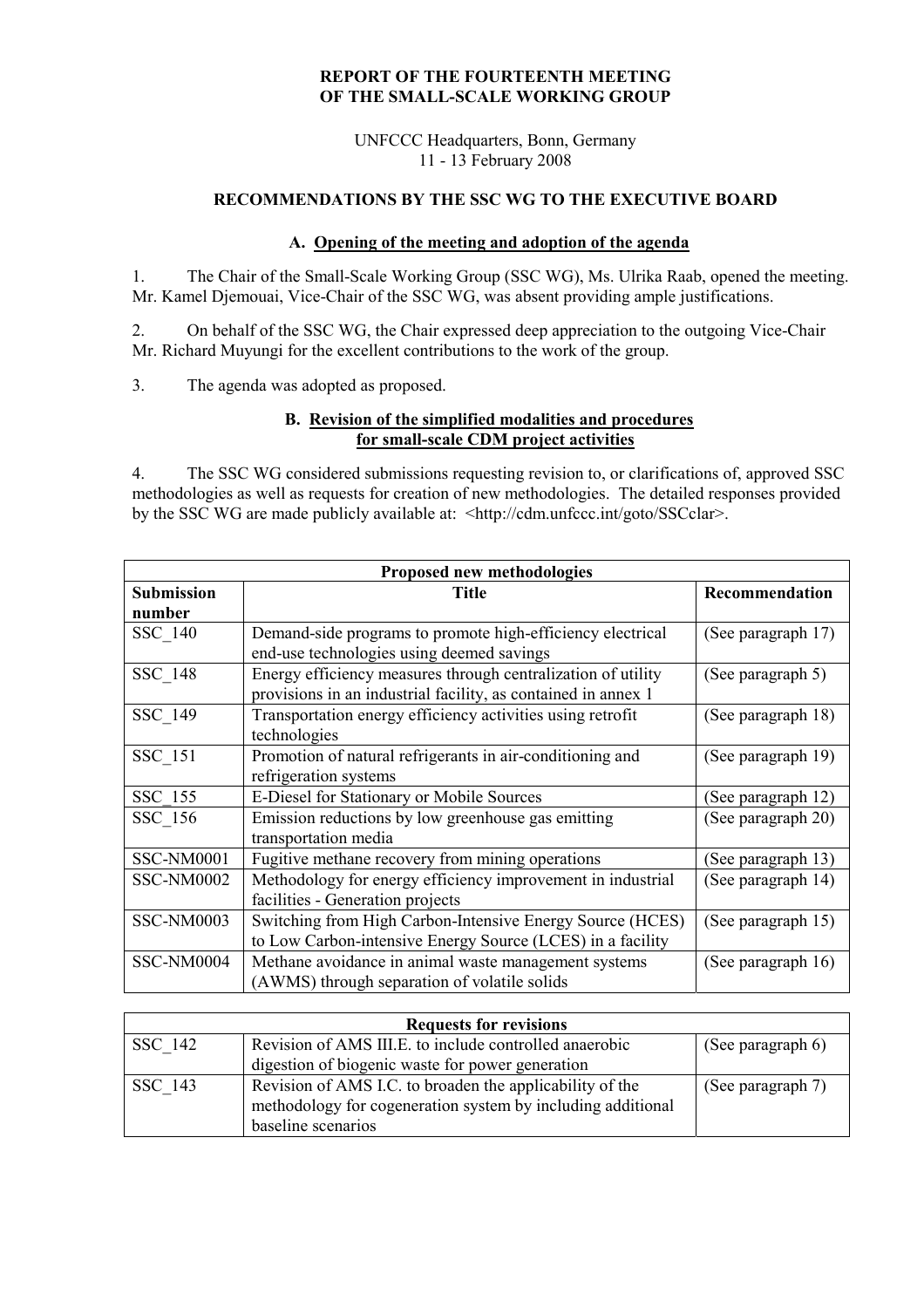| <b>Requests for clarifications</b> |                                                                  |                    |  |
|------------------------------------|------------------------------------------------------------------|--------------------|--|
| <b>SSC 141</b>                     | Clarification on the Applicability of Methodology                | (See paragraph 22) |  |
|                                    | AMS I.D. version 10                                              |                    |  |
| SSC 144                            | Clarification on applicability of AMS I.C. for co-generation     | (See paragraph 27) |  |
|                                    | projects                                                         |                    |  |
| SSC_145                            | Applicability of AMS III.B and AMS III.Q. for generation of      | (See paragraph 23) |  |
|                                    | process steam using Hydrogen and Fuel Oil                        |                    |  |
| SSC 146                            | Query on one of the applicability conditions of AMS III.Q.       | (See paragraph 24) |  |
| SSC 147                            | Clarification on AMS III.B concerning displacement of high       | (See paragraph 25) |  |
|                                    | carbon intensive grid power with low carbon intensive captive    |                    |  |
|                                    | power                                                            |                    |  |
| SSC_150                            | Query on applicability of AMS II.D. for cement kilns energy      | (See paragraph 28) |  |
|                                    | efficiency activities                                            |                    |  |
| SSC_152                            | Inclusion of Montreal Protocol gases in the baseline under       | (See paragraph 26) |  |
|                                    | AMS II.C.                                                        |                    |  |
| SSC_153                            | Applicability of AMS I.C. to solar thermal water heaters         | (See paragraph 29) |  |
|                                    | displacing heat produced by a fossil fuel-fired cogeneration     |                    |  |
|                                    | plant                                                            |                    |  |
| SSC_154                            | Applicability of AMS I.D. to installation of a backpressure      | (See paragraph 30) |  |
|                                    | turbine generator to use a steam source existing in the baseline |                    |  |
| SSC_158                            | Calculations of baseline emissions in AMS III.H. from            | (See paragraphs 8, |  |
|                                    | wastewater systems which are partially anaerobic                 | 31)                |  |
| SSC_159                            | Clarification on fossil fuel combustion in hydro projects        | (See paragraph 32) |  |
|                                    | applying AMS I.D.                                                |                    |  |
| SSC 160                            | Limit for emission reductions defined in the monitoring          | (See paragraph 10) |  |
|                                    | methodology of AMS III.G.                                        |                    |  |
| SSC_161                            | Identification of baseline scenario at an existing renewable     | (See paragraph 7)  |  |
|                                    | energy facility in AMS I.C.                                      |                    |  |

# **C. Proposed new methodologies**

5. **Proposal for a new type II methodology for energy efficiency measures through centralization of utility provisions of an industrial facility (SSC\_148):** in response to the submission SSC\_148 (linked to SSC\_126) the SSC WG agreed to recommend a new methodology titled 'SSC II.H. Energy efficiency measures through centralization of utility provisions of an industrial facility' for project activities that implement more efficient technologies to produce electrical energy, thermal energy and cooling in addition to switching fossil fuels in an integrated manner. Emission reductions are achieved through the introduction of a combined heat and power unit or a combined cooling, heat and power unit that uses a less carbon intensive fuel. The recommended methodology is contained in annex 1.

# **D. Revisions & requests for revision of approved methodologies**

6. **Request for revision of AMS III.E. (SSC\_142): t**he SSC WG noted that SSC\_142 requested a revision of AMS III.E. to extend the applicability to treatment of biogenic organic waste in anaerobic digesters that would otherwise have been deposited in a solid waste disposal site. The submission included relevant guidance from the approved methodology AMS III.D. for this purpose, stating that such a revision would facilitate application of the methodology to integrated energy generation systems equipped to combust biogas and/or producer gas generated in a gasifier or in an anaerobic digestor. The submission also stated that the proposed project activity is planned for implementation under a programme of activities. The SSC WG agreed not to recommend a revision of AMS III.E. as proposed, considering that the technology/measure and the underlying process of AMS III.E. i.e. controlled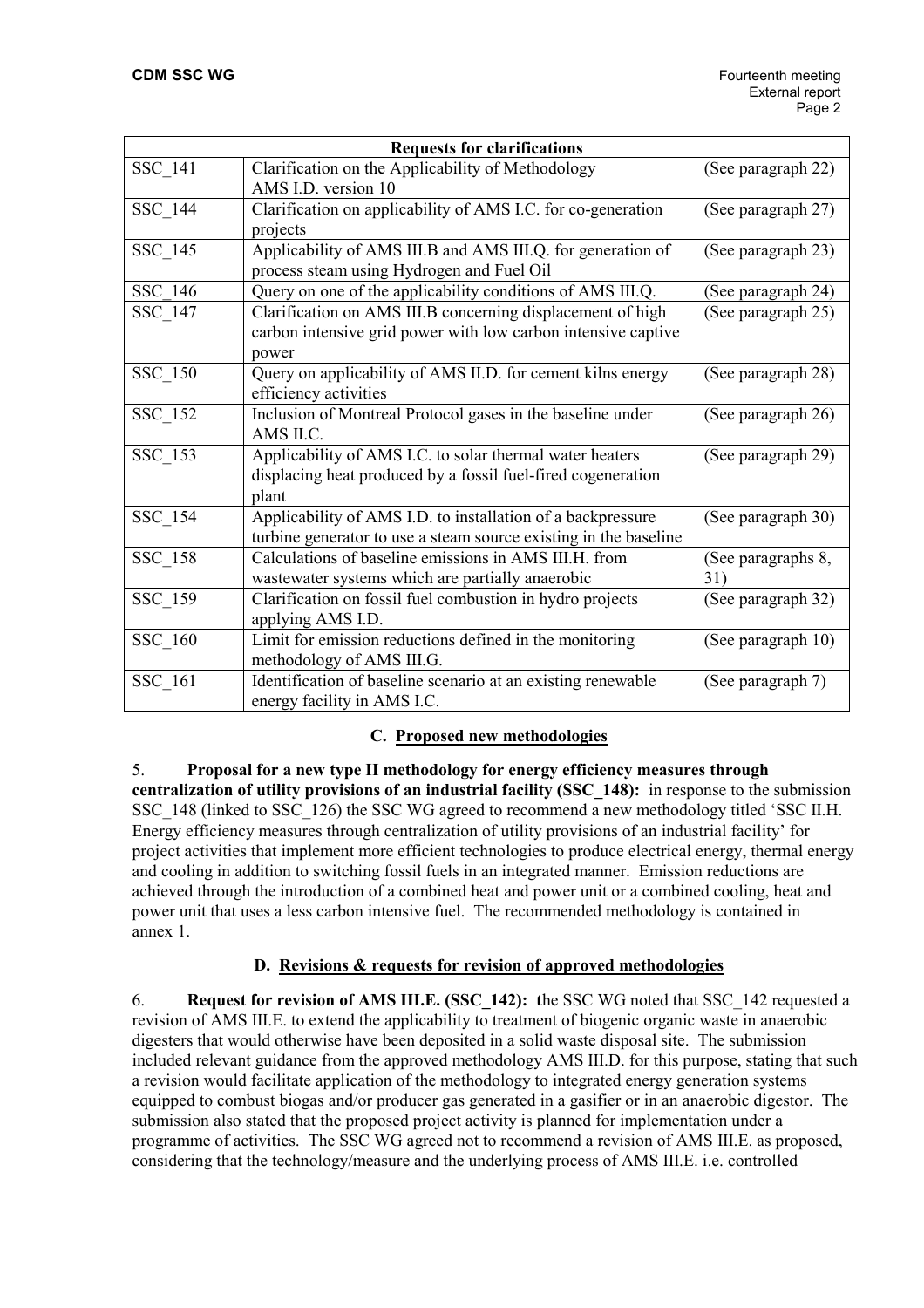combustion and that of AMS III.D. i.e. anaerobic digestion of readily degradable agricultural waste are significantly different. The SSC WG recommended that the project participants may propose a revision of AMS III.F. instead, to include anaerobic digestion and mechanical-biological treatment technologies. A detailed response can be found at row SSC\_142 at <http://cdm.unfccc.int/goto/SSCclar>.

7. **Request for revision of AMS I.C. (SSC\_143):** the SSC WG agreed to recommend a revision to AMS I.C. as contained in annex 2 in response to the submissions SSC\_143 & SSC\_161 to expand the applicability of the methodology to include additional baseline scenarios (e.g. steam/heat is produced from renewable biomass and electricity is imported from grid and/or generated in a captive plant in the baseline while in the project situation heat and electricity are produced by a renewable biomass based cogeneration unit). A detailed response can be found at row SSC\_143 and at row SSC\_161 at <http://cdm.unfccc.int/goto/SSCclar>.

8. **Revision of AMS III.H. (SSC\_158):** in response to the request from the Board at its thirty-sixth meeting to further expand the applicability of AMS III.H. to include the possibility for pipeline transport of the recovered biogas from the wastewater treatment facility, the SSC WG recommended a revision of the approved methodology as contained in annex 3. The proposed revisions envisage that the recovered biogas will be upgraded (purified to ensure higher methane content) and then injected into a natural gas distribution grid or transported in a dedicated piped network to the end user sites. In proposing this revision the SSC WG took into account the guidance of approved large-scale methodology AM0053. Further, in response to request for clarification SSC\_158, the SSC WG proposed revisions in the approved methodology to clarify that COD removed by the baseline wastewater treatment plants shall be considered to conservatively calculate the baseline emissions. A detailed response can be found at row SSC 158 at <http://cdm.unfccc.int/goto/SSCclar>.

9. **Revision of AMS III.D.:** in response to the request from the Board at its thirty-fifth meeting the SSC WG proposed additional guidance in AMS III.D. to clarify the use of the tier 2 approach of 2006 IPCC guidelines for emission reduction calculations for manure management systems. The revised methodology is contained in annex 4. Proposed revisions also include the possibility for pipeline transport of the recovered biogas.

10. **Revision of AMS III.G. (SSC\_160):** in response to SSC\_160 the SSC WG agreed to recommend a revision to the approved methodology AMS III.G. to exclude the consideration of landfill gas collection efficiency in the ex-ante calculation of emission reduction. The revised methodology is contained in annex 5. The SSC WG considered this is justified as the ex post emission reductions calculations are based on actual measurement of landfill gas collected. Further recent literature on the topic showed that maximum achievable collection efficiencies in the case of engineered landfills was as high as 90%. Proposed revisions also include the possibility for pipeline transport of the recovered landfill gas. A detailed response can be found at row SSC 160 at <http://cdm.unfccc.int/goto/SSCclar>.

11. **Revision of type II methodologies**: the Board at its thirty-third meeting requested the SSC WG to analyse the application of type II methodologies for energy efficiency project activities in the CDM pipeline with a view to identify any further guidance or revisions that may be necessary to clarify the application of these methodologies, and to do this in conjunction with the work being undertaken by the secretariat. Following a preliminary analysis of the expert work on energy efficiency, as commissioned by the secretariat, the SSC WG recognised a need to prioritise its work on the revision of AMS II.C., applicable to efficient electrical equipment (e.g. lighting) projects. In particular it noted that the monitoring in AMS II.C. should be strengthened and agreed to continue to consider the issue and make a final recommendation to the Board at its next meeting.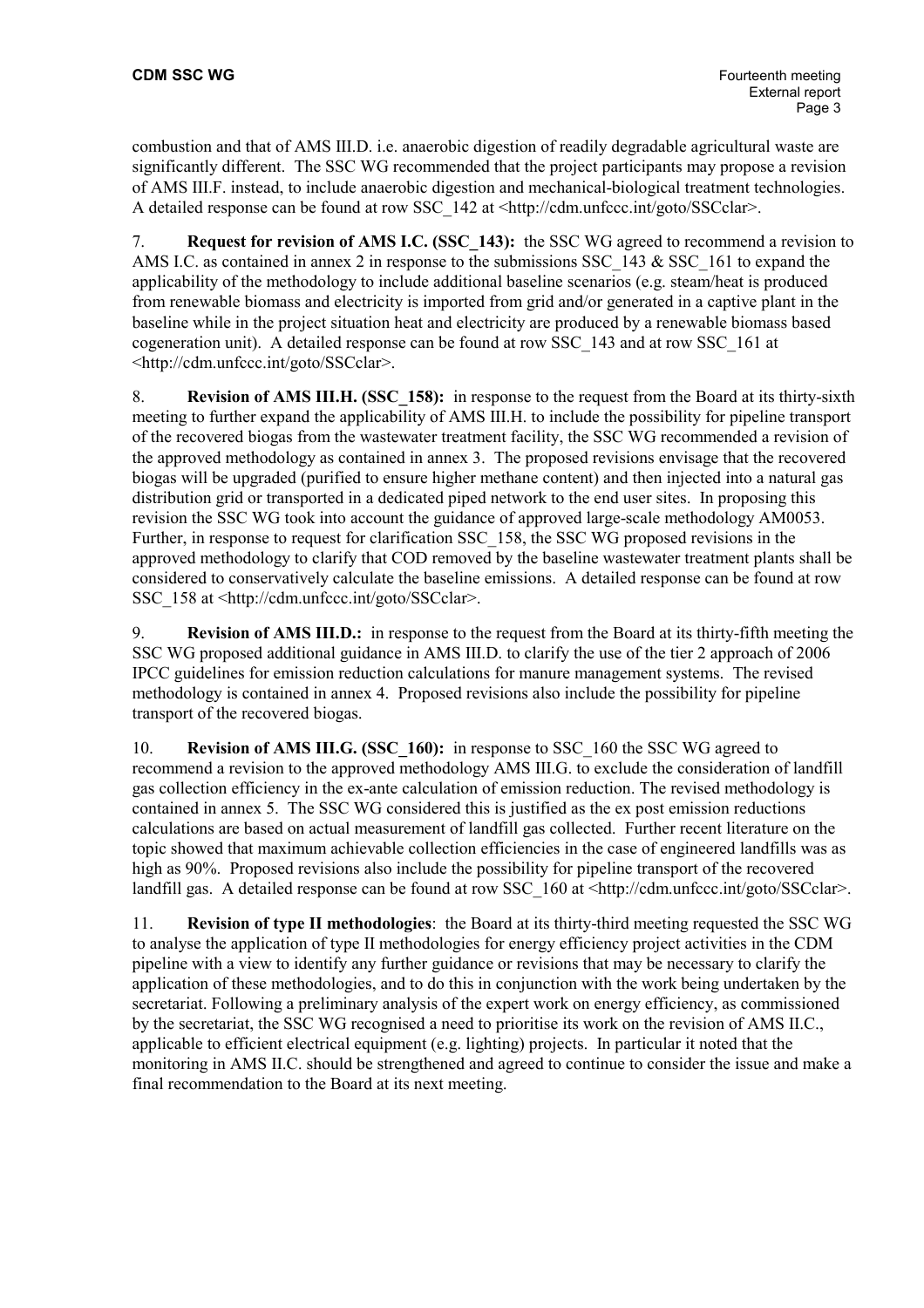### **E. Response to request for new methodologies**

12. **Proposal for a new type III methodology for use of bioethanol-diesel blends in stationary or mobile applications (SSC\_155):** in response to the submission SSC\_155 (linked to SSC\_124), the SSC WG agreed that further improvements in the proposed methodology would be required (e.g. equal treatment of upstream emissions from bioethanol production as against fossil fuel production, further guidance on data sources for leakage emissions). The SSC WG also noted that the Meth Panel is engaged in proposing a revision of AM0047 to include applications similar to those covered under SSC\_155 taking into account the guidance from the Board. The SSC WG agreed to finalize its recommendation on the submission at a future meeting taking into account the outcome of the work in the Meth Panel and any additional input received from the project participant. A detailed response can be found at row SSC\_155 at <http://cdm.unfccc.int/goto/SSCclar>.

13. **Proposal for a new type III methodology for fugitive methane recovery from nonhydrocarbon mining operations (SSC-NM0001):** the SSC WG noted that the submission SSC-NM001 proposed a methodology for the capture and destruction of anthropogenic methane emitted from nonhydrocarbon mining operations. The SSC WG agreed that further improvements in the proposed approach (e.g. to include conditions that avoid drilling of additional boreholes, inclusion of more comprehensive project emission calculations) would be required before a recommendation to the Board can be made. A detailed response can be found at row SSC-NM001 at

<http://cdm.unfccc.int/methodologies/SSCmethodologies/NewSSCMethodologies/index.html>.

14. **Proposal for a new type II methodology for energy efficiency improvements in industrial facilities (SSC-NM0002):** the SSC WG noted that the submission SSC-NM002 proposed a methodology for technologies/measures which improve the efficiency of utility provisions that supply electricity or thermal energy at industrial, mining or mineral production facilities, e.g. a process change prior to a generating unit by the replacing a wet-type with a dry-type dust removal system before a Top Gas Pressure Recovery Turbine in the iron and steel industry. The SSC WG agreed that further guidance would be required in the methodology to establish the energy savings of the project activity, which is a direct consequence of the measures taken under the project activity. A detailed response can be found at row SSC-NM002 at

<http://cdm.unfccc.int/methodologies/SSCmethodologies/NewSSCMethodologies/index.html>.

15. **Proposal for a new type III methodology for switching from High Carbon-Intensive Energy Source (HCES) to Low Carbon-intensive Energy Source (LCES) in a facility (SSC-NM0003):** the SSC WG noted that the submission SSC-NM003 (linked to request for clarification SSC\_147, see paragraph 25) proposed a new methodology for switching from high carbon intensive energy sources such as diesel generator to a low carbon intensive energy source at a facility such as natural gas based energy generating systems, including displacement of grid electricity for cases where the emission factor of the grid is high. The SSC WG agreed that further improvements (e.g. in the procedures to calculate emission reductions due to displacement of electricity from a carbon intensive grid, treatment of lifetime of equipment, capacity increase and vintage of data use) would be required before a recommendation to the Board can be made. A detailed response can be found at row SSC-NM003 at <http://cdm.unfccc.int/methodologies/SSCmethodologies/NewSSCMethodologies/index.html>.

16. **Request for a new type III methodology for methane avoidance in animal waste management systems (AWMS) through separation of volatile solids (SSC-NM0004):** the SSC WG noted that the submission SSC-NM004 (linked to SSC\_109, SSC\_104, SSC\_091 and SSC\_084) was for project activities that implement measures (e.g. filtration using geo-textile bags) to separate the volatile animal solid wastes, thereby avoiding methane emissions from the manure that would otherwise be treated in a lagoon or a liquid based system in the absence of the project activity. The SSCWG agreed not to recommend the proposed methodology to the Board due to the uncertainties associated with effectiveness of GHG reduction measures by the proposed means of separation, for example filling of the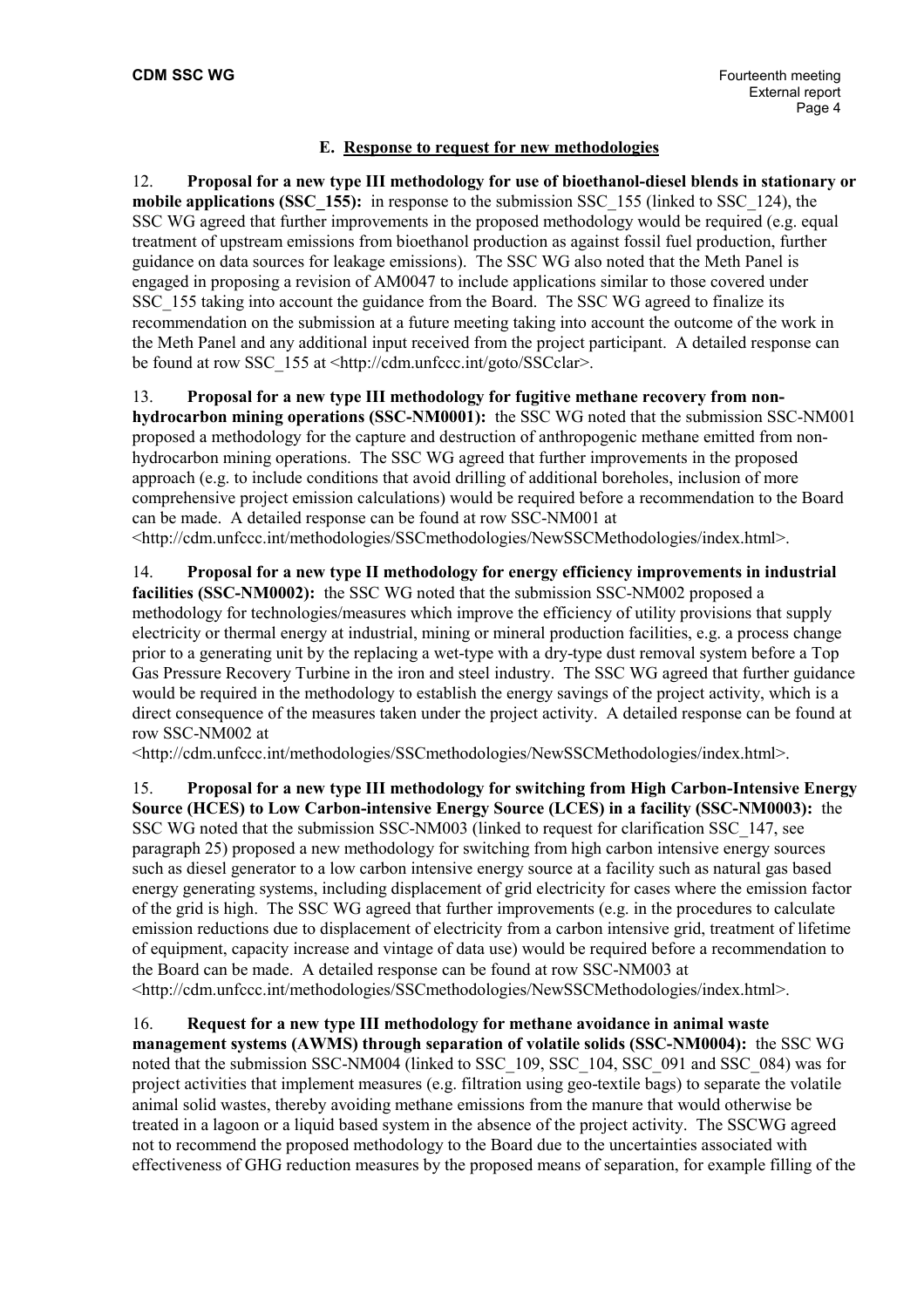geo-textile bags and further dewatering of the manure slurry over a long period of time may create favourable moisture and temperature conditions for anaerobic decomposition and resultant methane release. A detailed response can be found at row SSC-NM004 at

<http://cdm.unfccc.int/methodologies/SSCmethodologies/NewSSCMethodologies/index.html>.

17. **Proposal for a new type II methodology for demand-side programs to promote highefficiency electrical end-use technologies using deemed savings (SSC\_140):** the SSC WG noted that the submission SSC\_140 was for project activities adopting household efficient electrical end-use equipment such as CFLs to replace incandescent lamps. The submission provided relevant and useful information to substantiate the approach in the draft methodology, which significantly facilitated the SSC WG's consideration of the proposal. After consideration of the submission the SSC WG agreed that further improvements would be required to make the methodology more robust and applicable in different and varied circumstances. A detailed response can be found at row SSC\_140 at <http://cdm.unfccc.int/goto/SSCclar>.

18. **Proposal for a new type II methodology for transportation energy efficiency activities using retrofit technologies (SSC\_149):** the SSC WG noted that the submission SSC\_149 (linked to SSC\_125) concerns retrofitting of vehicles by e.g. replacing a two-stroke carburetted engine with a two-stroke in chamber direct-injection engine to reduce fossil fuel consumption. The SSC WG agreed that further improvements in the proposed approach (e.g. differentiation between emission reductions directly attributable to the project activity and those due to external conditions e.g. changing traffic conditions) would be required before a recommendation to the Board can be made. A detailed response can be found at row SSC\_149 at <http://cdm.unfccc.int/goto/SSCclar>.

19. **Proposal for a new type III methodology for the promotion of natural refrigerants in airconditioning and refrigeration systems (SSC\_151):** the SSC WG noted that the submission SSC\_151 (linked to SSC\_131, SSC\_095, SSC\_087, SSC\_066, SSC\_057 and SSC\_052) concerns project activities that shift from the use of HFC refrigerants (e.g. HFC 134a) to alternate refrigerants such as hydrocarbons with negligible global warming potential and ozone depletion potential in refrigeration and air conditioning sector such as mobile air conditioning, domestic refrigeration, industrial and commercial refrigeration activities). The SSC WG noted that, based on the illustration in the draft PDD, the project activity intends to progressively retrofit during the crediting period a number of car conditioners charged with HFC 134a refrigerant with alternate drop in refrigerants (with negligible GWP) and may therefore be eligible only under a program of activities. Improvements in the proposed approach such as further guidance on energy efficiency gains from the drop in refrigerants (e.g. whether and how monitoring can capture the influence of weather conditions, road conditions etc.) would be required before a recommendation to the Board can be made. A detailed response can be found at row SSC\_151 at <http://cdm.unfccc.int/goto/SSCclar>.

20. **Proposal for a new type III methodology for emission reductions by low greenhouse gas emitting transportation media (SSC\_156):** the SSC WG noted that the submission SSC\_156 (linked to SSC\_128) is for project activities that implement a new transportation media (e.g. shift from rail transport to a dedicated pipeline transport) to achieve reduced emissions per unit quantity of goods transported. The SSC WG agreed that further improvements in the submission would be required (e.g. clear definition of the unit of service and quantification of emissions during the construction of the pipeline to be treated as leakage) before a recommendation to the Board can be made. A detailed response can be found at row SSC\_156 at <http://cdm.unfccc.int/goto/SSCclar>.

21. **Proposal for a new type III methodology for demand-side GHG emission reduction through reduction in ordinary portland cement consumption during concrete mix preparation:** in response to the recommendation of the SSC WG on SSC\_105, the Board at its thirty-fifth meeting requested the SSC WG to consult the Meth Panel which was considering a similar proposed large-scale methodology and making recommendations on the case. The SSC WG noted that based on the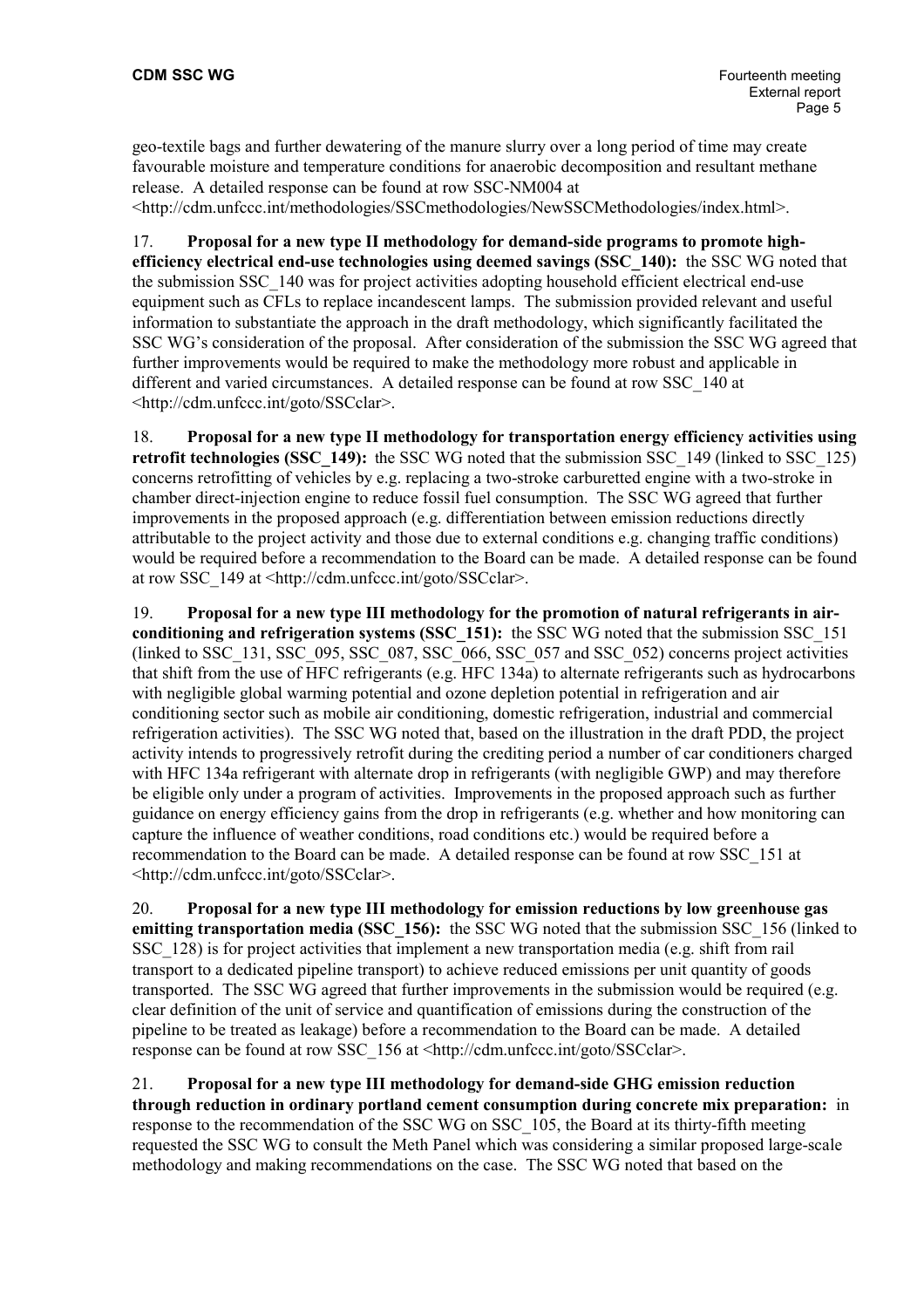recommendations of the Meth Panel, the Board agreed not to approve the proposed large-scale methodology (NM0225). In line with this guidance from the Board the SSC WG agreed not to recommend the proposed small-scale methodology, as factors leading to uncertainties in emission reduction calculations of NM0225 are equally relevant to SSC\_105.

# **F. Response to request for clarification - considered prior to the meeting<sup>1</sup>**

22. The SSC WG noted that submission SSC\_141 requested a clarification whether a renewable (biomass) based cogeneration activity involving an addition of a turbine besides enhancing the capacity of the existing boilers is eligible under AMS I.D. The SSC WG agreed to clarify that the proposed project activity was not eligible under AMS I.D., but AMS I.C. would be applicable provided that all the other applicability criteria of the methodology are met. A detailed response can be found at row SSC\_141 at <http://cdm.unfccc.int/goto/SSCclar>.

23. The SSC WG noted that submission SSC\_145 requested a clarification whether a project activity involving installation of a new steam boiler based on hydrogen and (FO) for generation of process steam is eligible under AMS III.B. and/or AMS III.Q. The SSC WG agreed to clarify that the project activity as proposed was not eligible under AMS III.B. Concerning its applicability to AMS III.Q. the SSC WG agreed to clarify that further substantiation of the remark in the submission 'in the absence of the project activity the hydrogen fired at the boiler would have been vented off to the atmosphere' would be required to determine if AMS III.Q. would be applicable to the proposed project activity. A detailed response can be found at row SSC\_145 at <http://cdm.unfccc.int/goto/SSCclar>.

24. The SSC WG noted that submission SSC\_146 requested a clarification on AMS III.Q. in the context of a project activity that involves production of steam in a waste heat recovery boiler (utilizing waste heat from gas based IC engines) and where the produced steam is sold to an adjacent plant through a steam purchase agreement between the parties. The SSC WG clarified that AMS III.Q. is applicable to such cases only if the end use of the steam is included in the boundary and monitored. A detailed response can be found at row SSC\_146 at <http://cdm.unfccc.int/goto/SSCclar>.

25. The SSC WG noted that submission SSC\_147 requested clarification as to whether AMS III.B. is applicable to a project activity involving the installation of a new gas-based energy generation system that will substitute on-site diesel generation (component A) as well as the importation of grid electricity (component B). The SSC WG agreed to clarify that AMS III.B is applicable to the component A of the planned project activity, but component B is not covered in AMS III.B. A detailed response can be found at row SSC\_147 at <http://cdm.unfccc.int/goto/SSCclar>.

26. The SSC WG noted that submission SSC\_152 requested clarification on the inclusion of Montreal Protocol gases in the baseline emission calculations under AMS II.C. The SSC WG agreed to clarify that when applying approved small-scale methodologies, consistent with the decision of EB 34 (paragraph 17), the leakage/project emissions of all greenhouse gases as included in Annex A of the Kyoto Protocol (KP) as well as those defined in paragraph 1 of the Convention should be accounted for, if the CDM project activity results in an increase in emissions of those gases. Consistent with paragraph 44 of the Modalities and Procedures for the CDM, only gases listed in Annex A of KP shall be included in baseline emission calculations. A detailed response can be found at row SSC\_152 at <http://cdm.unfccc.int/goto/SSCclar>.

#### **G. Response to request for clarification - considered at the meeting**

27. The SSC WG noted that submission SSC\_144 requested clarification on the applicability of AMS I.C. to renewable (biomass) based co-generation project for which only grid electricity

<sup>&</sup>lt;sup>1</sup> Considered in accordance with paragraph 8 of annex 6 of the thirty-fourth report of the Board.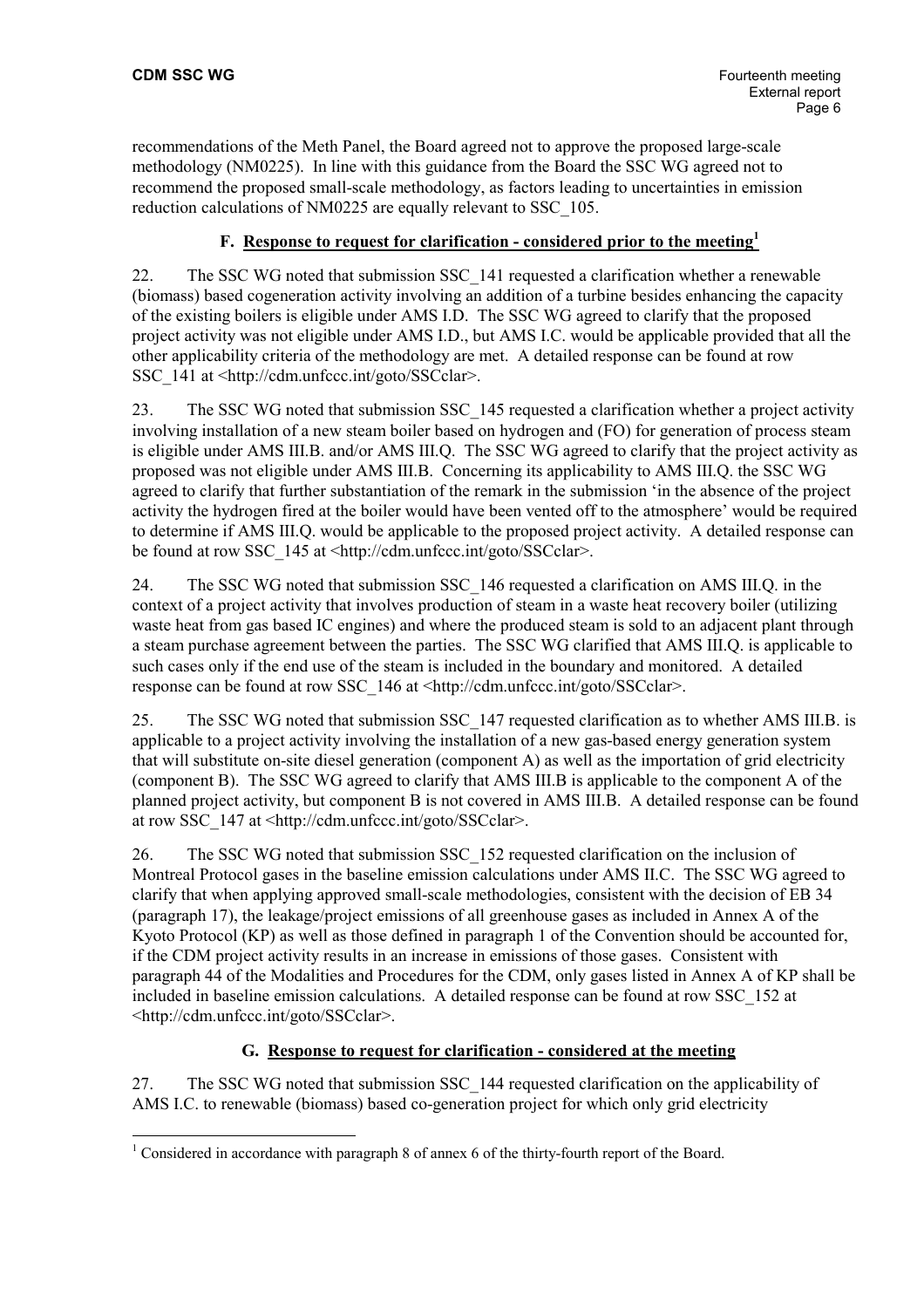displacement is considered for emission reduction calculations because no (or very small) baseline emissions occur from the heat component. The SSC WG agreed to clarify that the current version of the methodology AMS I.C is not applicable to the project activity, however SSC WG recommended a revision of the approved methodology as reflected in paragraph 7 above. Should the Board approve the proposed revision as it is, the project activity will be eligible to apply the approved version of AMS I.C. A detailed response can be found at row SSC\_144 at <http://cdm.unfccc.int/goto/SSCclar>.

28. The SSC WG noted that submission SSC\_150 requested clarification on AMS II.D. whether the technology provider's certification of energy savings data for the application of a six stage pre-heater in a new cement kiln instead of a five stage pre-heater is acceptable for emission reduction calculations given that there is no actual monitored data for the latter case. The SSC WG agreed to clarify that the technology provider's certification of energy savings due to the application of six-stage pre-heater is not acceptable as there are a number of exogenous upstream and downstream factors that may affect heat inputs or outputs in the project and baseline case, which may significantly impact emission reductions. It is also not clear from the submission how these factors are sufficiently taken into account in applying AMS II.D. A detailed response can be found at row SSC 150 at  $\langle \frac{http://cdm.unface.int/goto/SSCclar}{$ .

29. The SSC WG noted that submission SSC\_153 requested clarification of AMS I.C on the use of efficiency values in the baseline district heating cogeneration plant (gas based) where the heat generation will be partially displaced by the installation of solar thermal water heater in the project activity. The SSC WG agreed to clarify that the overall efficiency of the cogeneration plant shall be used to ensure a conservative calculation of baseline emissions. A detailed response can be found at row SSC\_153 at <http://cdm.unfccc.int/goto/SSCclar>.

30. The SSC WG noted that submission SSC\_154 requested clarification on installation of a backpressure turbo generator where the extracted steam is fed to process operations. The SSC WG agreed the described project is a cogeneration project activity. The SSC WG recommended a revision of AMS I.C (see paragraph 7 above), which if approved by the Board will be applicable to the proposed project activity. A detailed response can be found at row SSC\_154 at <http://cdm.unfccc.int/goto/SSCclar>.

31. The SSC WG noted that submission SSC\_158 requested clarification on calculation of baseline emissions in AMS III.H from wastewater treatment systems involving sequential lagoon systems some of which may be aerobic systems. The SSC WG agreed to clarify that the COD removed in the anaerobic lagoon/s shall be considered for baseline calculation in such cases. A detailed response can be found at row SSC\_158 at <http://cdm.unfccc.int/goto/SSCclar>.

32. In response to submission SSC\_159, the SSC WG agreed to clarify that AMS I.D. does not specify the monitoring of electricity generation from diesel generators used as a stand-by/emergency unit exclusively for operation of gates at the intake site of hydropower project. The SSC WG noted that this approach is consistent with the corresponding large-scale methodology ACM0002. A detailed response can be found at row SSC\_159 at <http://cdm.unfccc.int/goto/SSCclar>.

# **H. Issues of general guidance**

33. As requested by the Board at its thirty-sixth meeting the SSC WG analysed the issues related to consideration of leakage due to transfer of used equipment, such leakage is specified in a number of small-scale methodologies. Following a consistency check with the corresponding large-scale methodologies, the SSC WG noted that leakage due to equipment transfer was also addressed in AM0046 and AM0060, where specific guidance to ensure that the replaced equipment is destroyed has been included. For instance AM0046 requires that that the returned light bulbs in exchange for CFLs distributed in the project are destroyed. The SSC WG agreed to recommend that the use of the replaced baseline equipment with low residual value outside the project boundary should continue to be addressed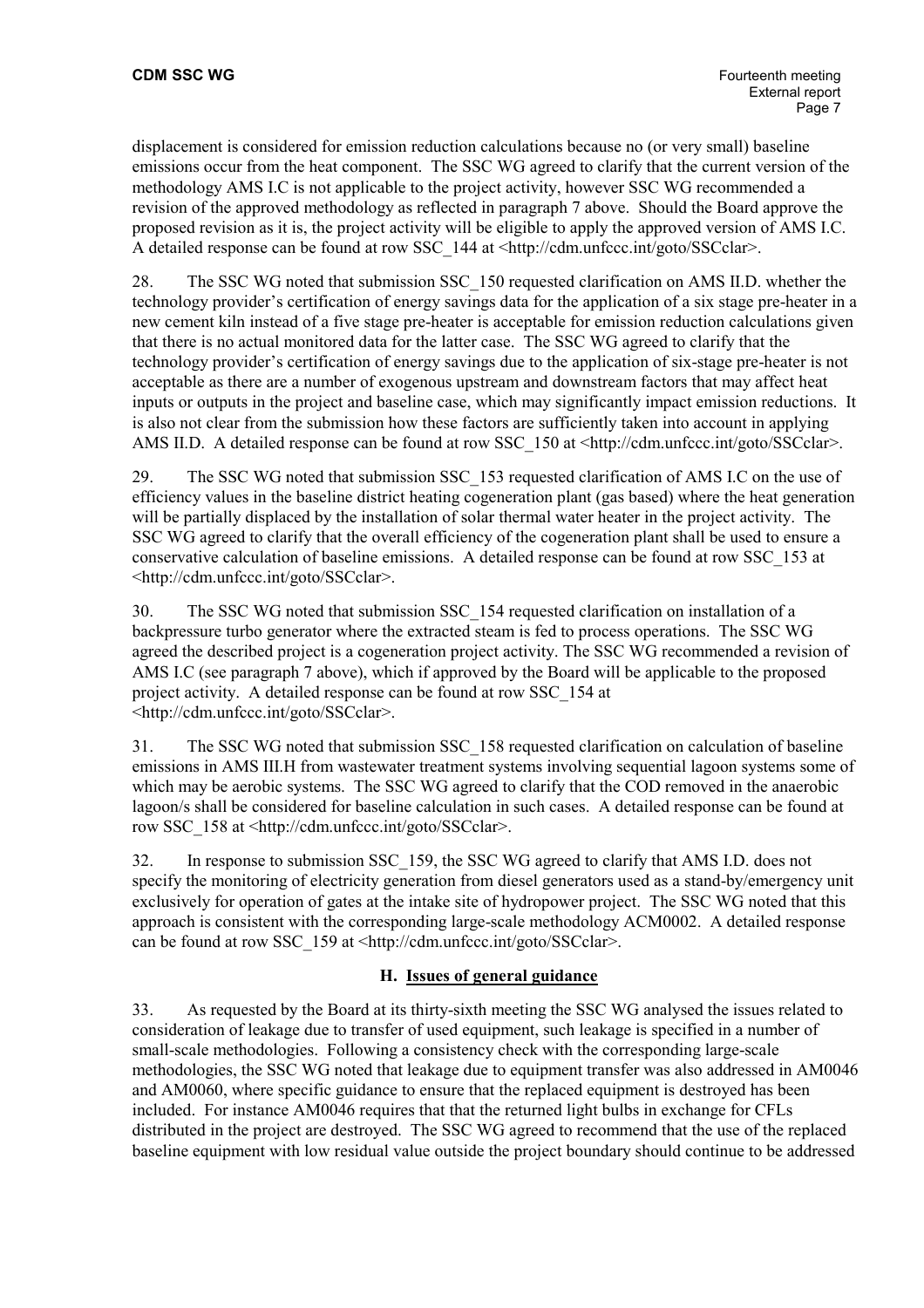in the methodology. It noted on the other hand that in other cases the emission impact of continued use of displaced equipment outside the project boundary is subject to uncertainty and difficult to quantify. The SSC WG agreed to carry out further work for estimating the emission impact of equipment displaced by the project activity. Furthermore, it agreed to recommend that the revenue from the sale of replaced equipment by the project proponent should be incorporated in the barrier analysis, where relevant.

#### **I. Schedule of meetings**

34. The SSC WG agreed to schedule its fifteenth meeting from 14 - 16 April 2008 taking into account the schedule of the Board.